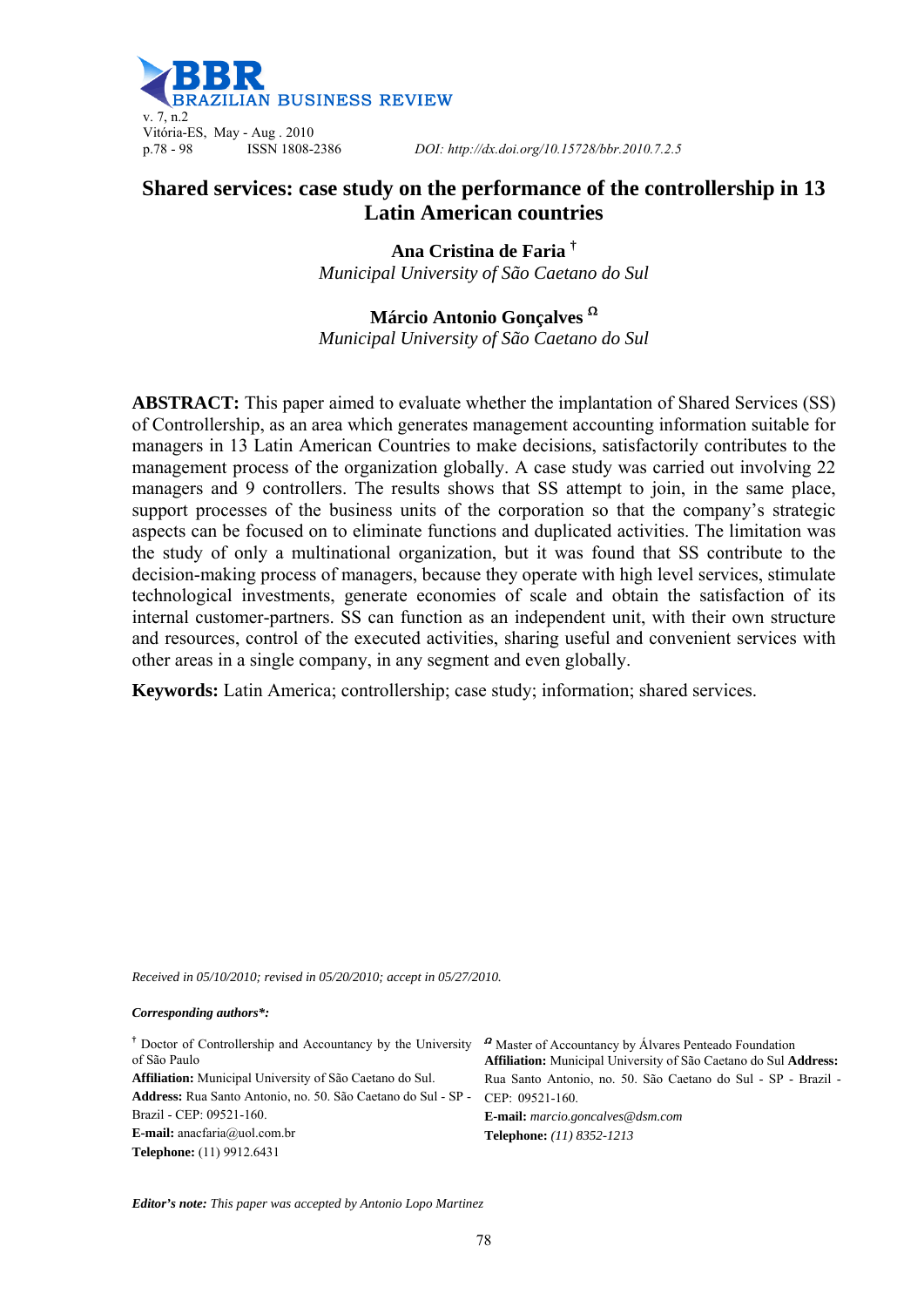## **1. INTRODUCTION**

he pressure of a globalized world by technological innovations, cost reduction, cheaper products and with more quality, among other variables, requires that companies in various economy segments and from several countries make strategic decisions with flexibility of action so that they can aggregate values to their businesses to make them competitive businesses. Companies are experiencing changes in

their organizational structures (downsizing, outsourcing, etc.) and the use of Shared Services  $(SS)$  – the focus of this paper – is a part of those changes.

The research named *The Shared Services Survey 2000*, made by Akris Bulletin in association with Arthur Andersen's consulting service, in organizations such as: AlliedSignal, Monsanto, Baxter International, Johnson & Johnson, General Electric, IBM, Hewlett Packard, Cargill e Rhodia, found that those companies, which implemented SS in their operations, evidenced a 35% reduction in their operating costs (SILVA; PEREIRA, 2004, p. 59).

When managers of business units of those large companies focus their efforts on wellknown activities, that is, the ones they are really capable of executing, giving some secondary activities to others, new gains can arise. It may sound as if it is about outsourcing to third party companies, but it is not the case.

The outsourcing that is being mentioned refers to the transfer of tasks which are not the expertise of the area so that other internal areas or even third party companies execute them, standardizing processes and cost reductions. One of the ways of standardizing processes, minimizing costs and freeing business units from so-called bureaucratic tasks, in a manner they are still performed, so that each specialist focus his/her efforts on activities which he/she really know, can be executed by means of Shared Services (SS). This is a business unit or entity within the company which delivers specialized services, adding value through the whole organization.

*BBR, Braz. Bus. Rev. (Engl. ed., Online), Vitória, v. 7, n. 2, Art. 5, p.78- 98, may -aug. 2010 www.bbronline.com.br*  In the opinion of Melchior Jr. (2007), in the past few years, hundreds of private companies have been implanting the SS culture in their operations as a new area within their organizational structure, aiming to centralize their operations with profitable growth for business. Martins and Amaral (2008) mention some examples of these companies: Petrobrás, Bradesco, Editora Abril, AmBev and Sadia, among other large international and national corporations, which have been created the denominated SS. That SS culture has also been implanted in the public management, as mentioned by Janssen and Joha (2006) and Grant *et*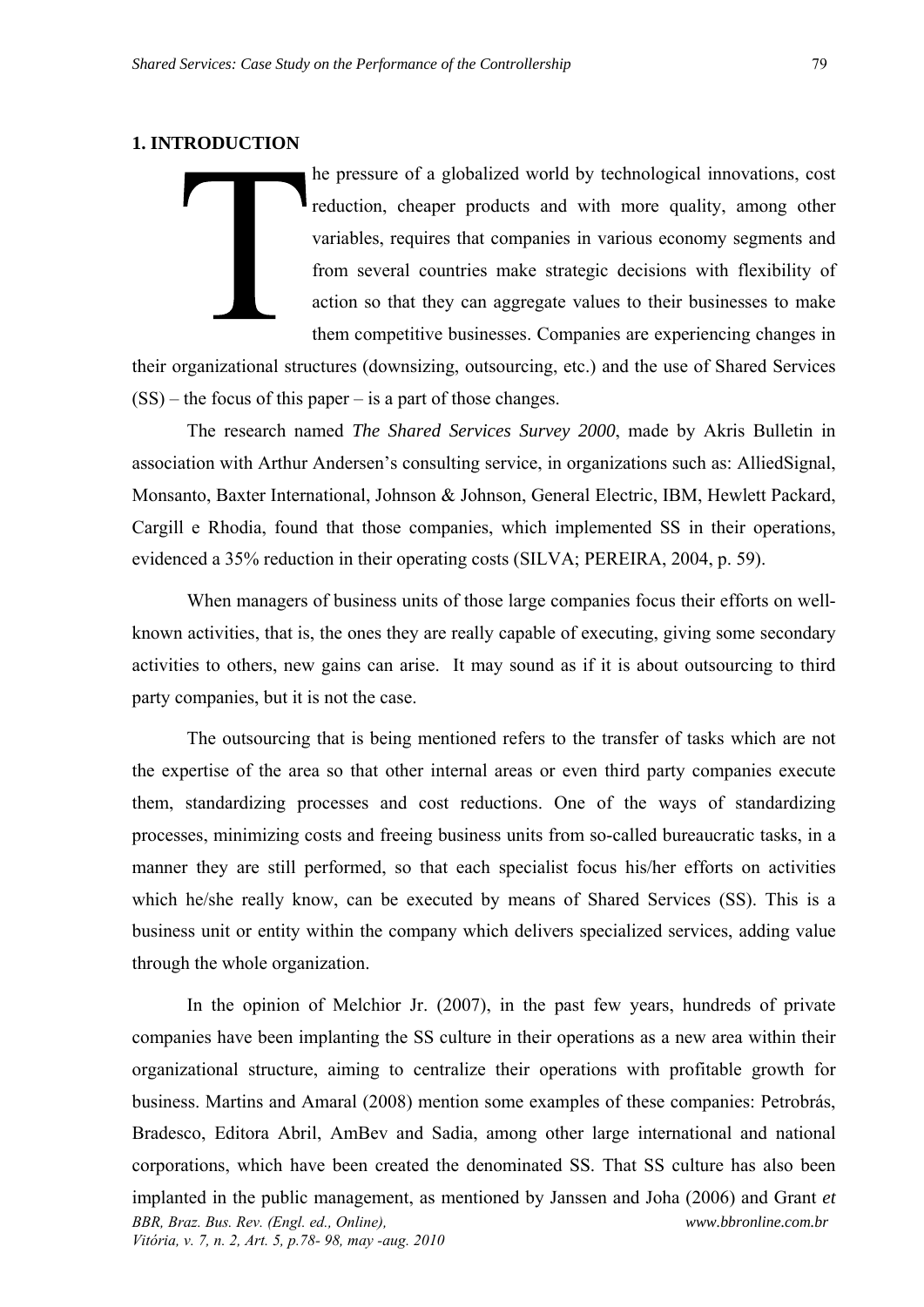*al*. (2007). In view of that scenario, the reason which motivated the development of this paper is the importance of this new area and its advantages and disadvantages for the corporation management process of several segments.

Due to the importance of this topic, annual conferences are held in Europe and United States of America for workers involved in this subject (SS WEEK, 2008); and there are several discussion forums about the subject, such as North West Shared Services from Great Britain, which has several member-companies which implant that concept into their human resources and financial areas (NORTH WEST, 2008).

While some of these companies limit their SS to Controllership, Financial, Legal and Human Resources areas, as commented by Reilly and Williams (2003), others have been adding Accounts Payable, Accounts Receivable, Marketing, Purchasing, Communication, Public Relations, Customer Services, Information Technology, Research and Development, Fixed Assets, Cash Flow Management, Invoicing, Logistics and Budgeting areas, among others.

Kris and Marting (2003) comment that the implantation of SS Centers, regardless of which area of the company aggregates value to the operations in the companies, as well as the results of them. Cruz (2006) evidences that, among habit changes of those corporations, SS represent  $20\%$  of the most common innovations in the current business models. In the  $21<sup>st</sup>$ Century, this will be consolidated as a relevant instrument for the management of corporations which value the best innovative practices.

The SS area executes standardized activities for several business units, within a single company, whether national or multinational, with national branches or in other countries. That new structure releases the business units so that they focus their efforts on their main activities (core business), minimizing costs. The problem-situation of this study is related to that new SS structure, which arises as a unit which is independent from the others. A similar study was developed by Bangemann (2005), which evaluated the implantation of SS in Financial and Accountancy areas, in several American companies. In view of this context, the problem which permeates this paper is based on the following question: Does the implantation of Shared Services (SS) of Controllership, as an area which generates management accounting information suitable for managers in 13 Latin American Countries to make decisions, satisfactorily contribute to the management process of the organization globally?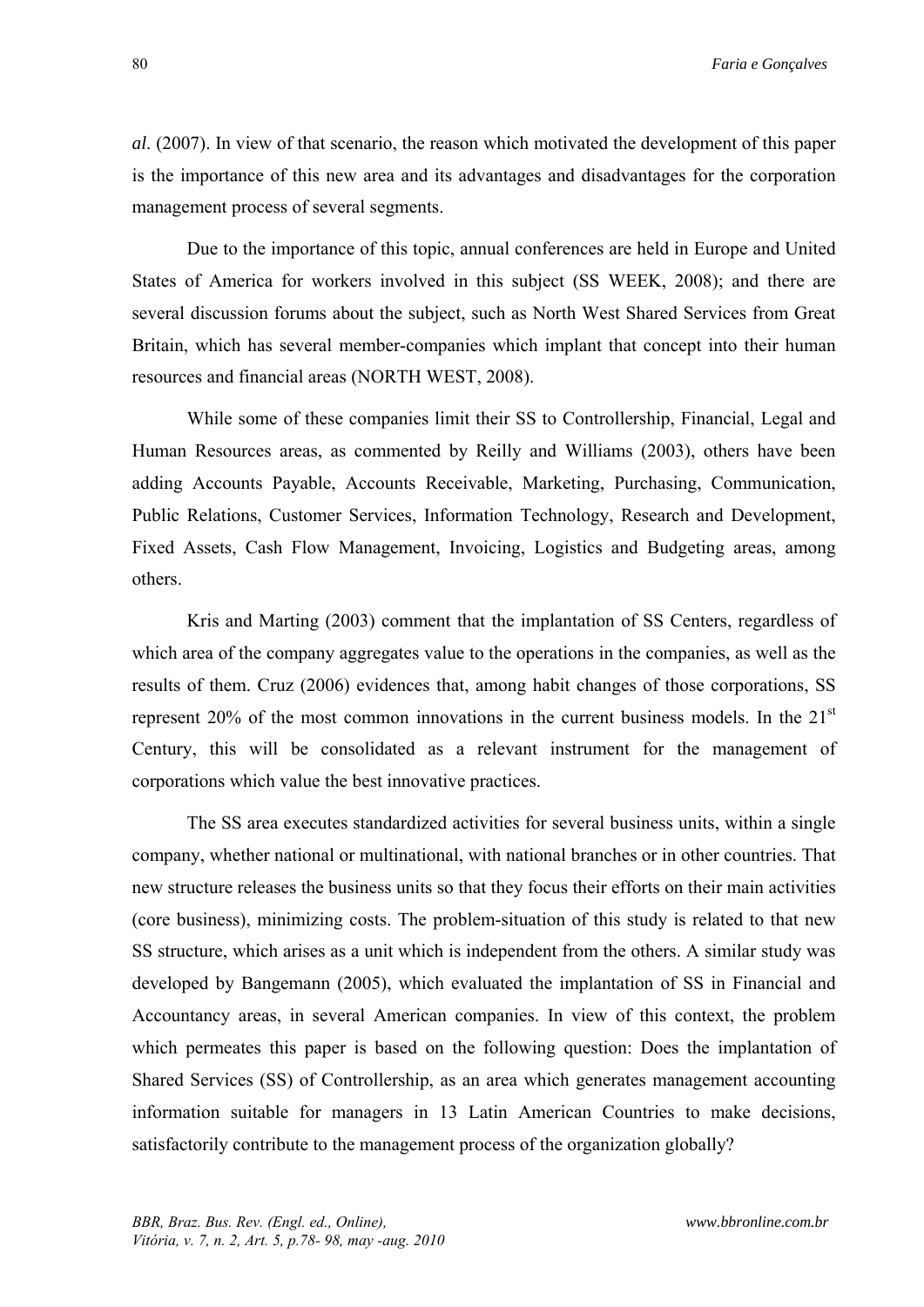Attempting to answer the main question, the following goal is presented: to evaluate whether the implantation of Shared Services (SS) of Controllership, as an area which generates management accounting information suitable for managers in 13 Latin American Countries to make decisions, satisfactorily contributes to the management process of the organization globally.

This paper is structured as follows: in addition to this Introduction, there are four more developed topics. In topic 2, the theoretical platform will be presented, which will cover the definition, benefits and difficulties for SS implantation. In topic 3, the Methodological Aspects will be described. In the fourth topic, the Case Study will be developed on SS of Controllership in a multinational company. Then, Conclusions and Recommendations will be developed and References will be evidenced.

### **2. SHARED SERVICES**

In several companies, a new responsibility area will be instituted, as if it were a new corporation, which has its own life and must aggregate value to their internal customers (partners): the Shared Service area. This area does not treat their activities as bureaucratic, because its main attribution is to execute those tasks which some business units have no ability to perform, because they do not identify the value aggregation from their performance, such as, for instance: the performance of invoicing, supplier payment, customer reception, accounting record of employee expenses, product costing, assessment of financial and economic results, data report for international matrix tasks, in addition to many other activities.

Therewith, the business units take care of their main activities and enable the SS area to provide the required support of administrative, financial and other services, thus avoiding task and effort duplicity. Gianesi and Corrêa (1994) believe that when the business units stop worrying about the services which are connected to their products, the business focus is directed to a better production, with more quality and lower costs than the competition. In the opinion of Sabbag (1995) and Bergeron (2003), there is a significant collaboration in sharing attributions and responsibilities in the internal customer and service provider relationship; directed to the activity reorganization. According to Forst (2001), most of the company managers reach the conclusion that the customer satisfaction must be a goal to be aimed at, more important than cost reduction. The work is a partnership between the SS areas and the internal customers can and must demand a service level suitable for their management.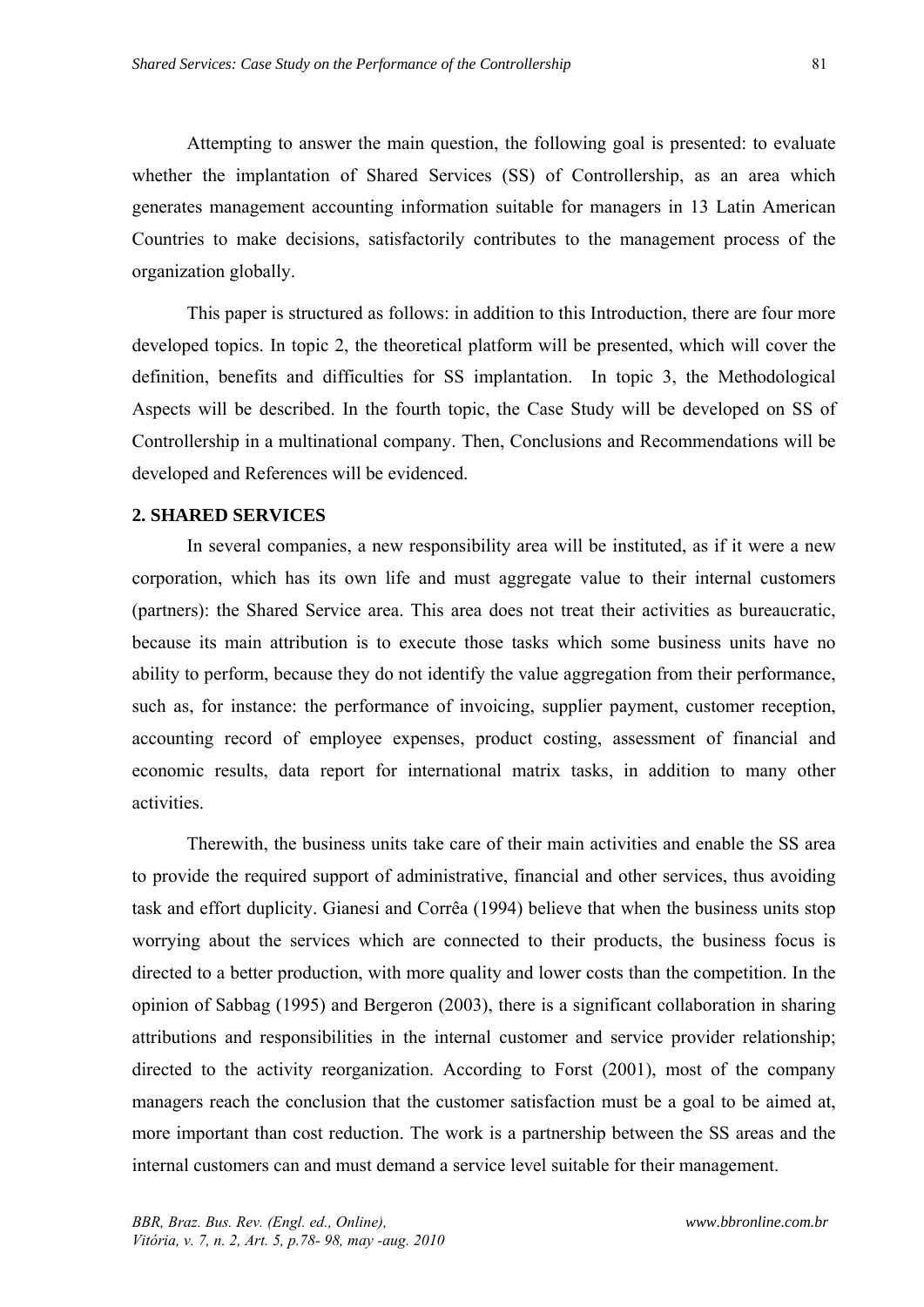In addition to that partnership and mutual cooperation, other characteristics are part of SS, such as the ones suggested by the Institute of Management Accountants (IMA) and according to Arthur Andersen (2000): they operate as a business unit and with well-defined processes, performing service support for one or more business units of a single company; they have their own resources and work with contractual agreements in the definition of the services provided, according to the needs of the clients. These, in turn, help to define the scope and price of the services provided by that area and have full responsibility for the management of their costs, quality and fulfillment of the delivery time of the services to clients.

Ulbrich (2006) researched in some companies, founding that there are similarities between the reengineering process and the SS implantation movement. To Quinn, Cook and Kris (2000), SS enable companies to have control over their main activities, while maximizing the efficiency in cost control, and they are oriented to meet the needs of internal clients, being concerned and taking responsibility for the quality of the services provides, as well as for the incurred costs. Schulman *et al*. (2001) and Bangemann (2005), mention that the sharing of the management accounting processes, the focus of this paper, has been implanted by companies, such as: Alcoa, Monsanto, Cummins, Dow Química, Motorola and Tenecco, among others, aiming at the optimization of the administrative and financial services and economies of scale.

### **2.1 Benefits of Shared Services (SS)**

In the view of Schulman *et al.* (2001), with the implantation of SS, the following benefits can be obtained: adding value to the company; searching for strategic growth; creating new management responsibility; focusing on services and support; transferring secondary activities of business units to main processes of SS; providing concentration of resources to carry out support activities, at low cost and with high level of services; stimulating technological investments; and focusing on continuous improvement.

*BBR, Braz. Bus. Rev. (Engl. ed., Online), Vitória, v. 7, n. 2, Art. 5, p.78- 98, may -aug. 2010 www.bbronline.com.br*  According to the Institute of Management Accountants and Arthur Andersen (2000), as well as Bain & Company (2004), the SS benefits initiate by cost reduction, due to the elimination of redundant tasks, systems and persons related to such functions; aiming to achieve the standardization of processes and activities, which would probably not be reached if they were individually performed within business units. The elimination of data entry redundancy, which minimizes some process errors, by means of consolidating data in a single base and best organizational practices, can also generate efficiency and effectiveness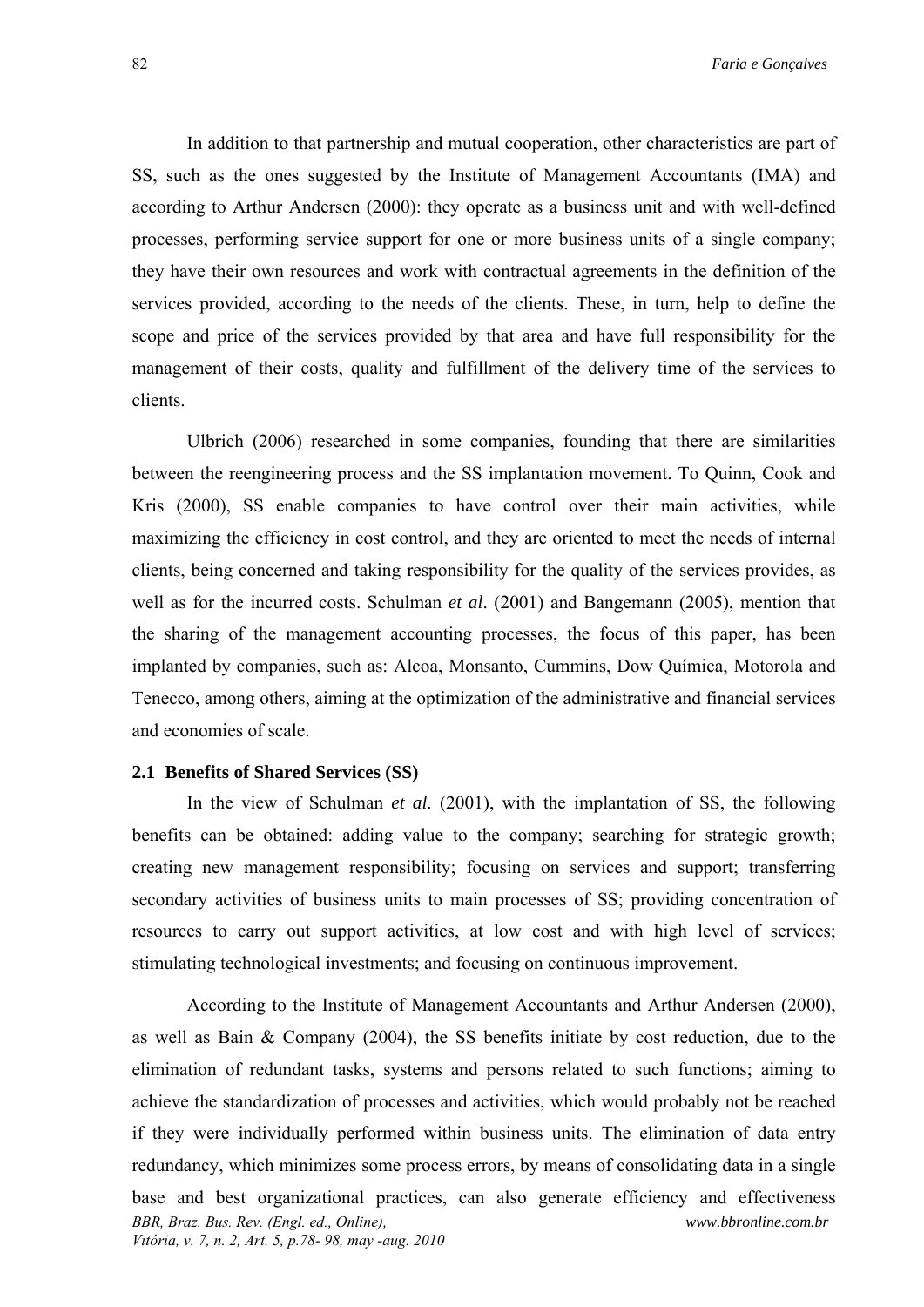improvement. An implicit concept in the SS philosophy is the one of lean thinking "Divide to add", according to Womack and Jones (1998, p. 3), is the focus of that concept. It is considered that the thinking is lean "it provides a way to do more and more with less and less -- less human effort, less equipment, less time, and less space -- while coming closer and closer to providing customers with exactly what they want".

Another benefit is the issue of geographical position of SS Centers, which Melchior Jr. (2007) says that, although it has a relative importance for the SS to be successful, they require a pool of technological talents and competent workers who speak other languages and have a solid infrastructure of Information Technology.

## **2.2 Barriers in the implantation of Shared Services (SS)**

According to Shah (1998), there are some barriers in the implantation of a SS Center, because that area requires deep changes in several factors, such as: the behavior of the persons involved, the required technology and the processes. In the view of Schulman *et al* (2001) and Gundavelli and Mohanty (2004), problems can arise from people resistance; policy and procedure change; technology change required for the new environment, influencing the corporation's culture and its organizational dynamics, as well as controls and metrics.

Other barriers found for the SS process are the legal issues which must be considered in the implementation of such services. For instance, if a determinate SS structure is considered for a Controllership area, Deloitte (2007) highlights the following observations: Must the accounting journal entry of each country be maintained in the local currency and language or in another particular format? Is the environment prepared (in terms of computer systems) to receive and record supplier invoices in foreign currency? Must the invoicing of sales and their respective accounting be maintained in the local currency and language? What are the local demands regarding tax invoicing, involved time and amplitude of those records?

The factors mentioned above are directly related to the capacities of implantation of systems which suit such issues, as well as change of people's behavior, so that they are apt to handle the new situation. Justino (2002) points out the following unfavorable points: XXX of interpersonal relationships; breaking of the service performance rhythm; internal customer's dissatisfaction; and absence of creativity in carrying out services. In the view of Silva, Santos and Santos (2006), those points are generally minimized after some time elapses since the beginning of SS operations. The following will cover the methodological aspects of the research.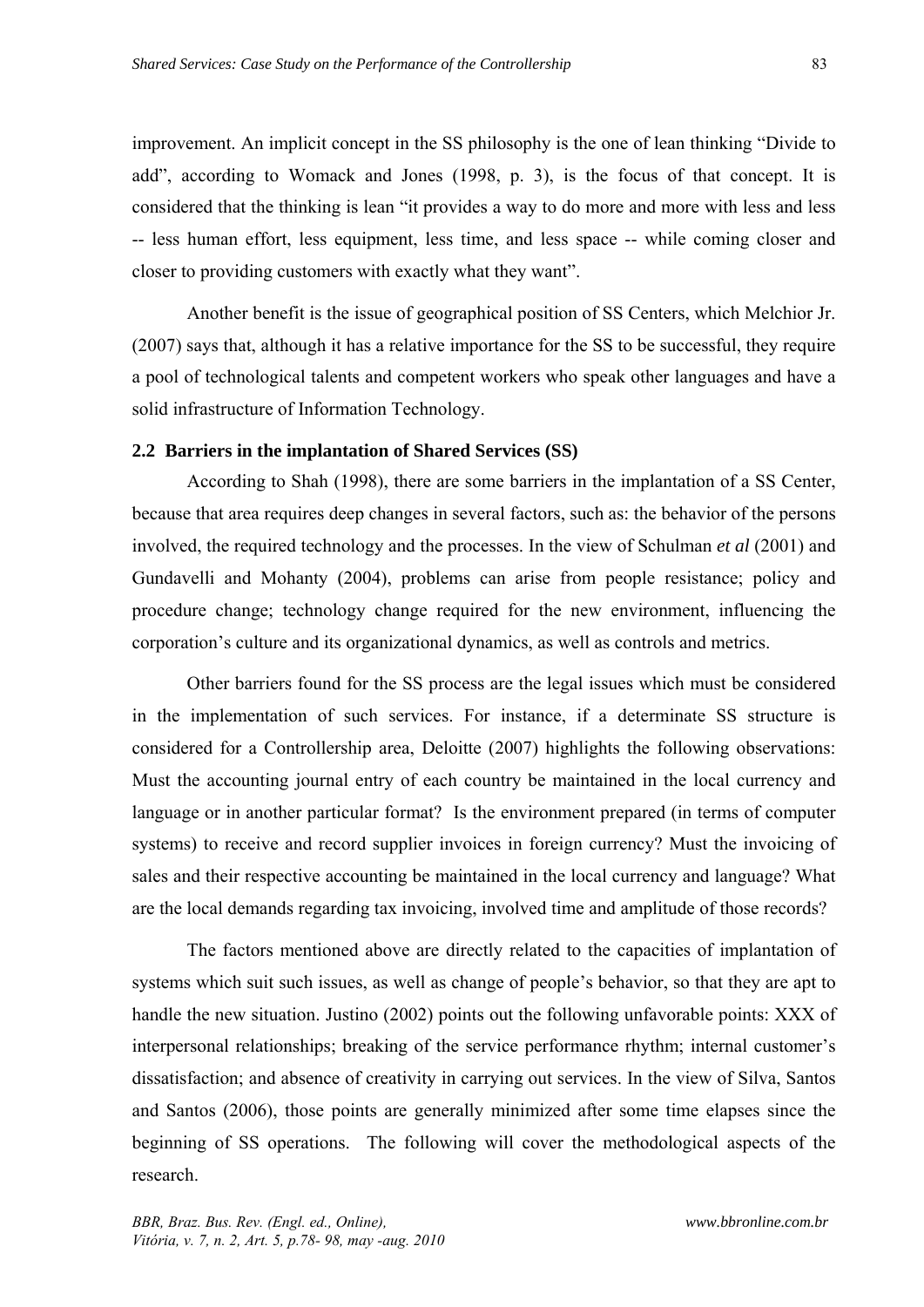#### **3. METHODOLOGICAL ASPECTS**

This paper used, as a research strategy, a bibliographic research regarding the main theme, as well as a Case Study development in a European multinational company, with 430 employees, which imports animal and human vitamins from its head office in Europe and mixes such vitamins into their productive plants throughout Latin America. However, the company did not allow us to disclosure the value of its sales or its name. Martins (2006, p.11) comments that the Case Study, as a research strategy, will give directions to the "search for convincing explanations and interpretations for situations which involve complex social phenomena, and the construction of an explanatory theory of the case which enables conditions to make analytical inferences on the proposition found in the study and other understandings found". Triviños (1990) says that the Case Study aims to obtain a deep understanding of a delimited reality.

The focus of this research is directed to the data-gathering together with operating managers and controllers of the thirteen branches, in order to evaluate if the implantation of Shared Services of Controllership, as an area which generates management accounting information suitable for these agents and satisfactorily contributes to the management process of the organization.

 Due to the opportunity of investigating the environment of a multinational company and its Controllership area in Latin America, working as an independent unit from the organization, the case study was chosen as a research strategy for complementing the bibliographical research carried out in this paper.

According to Yin (2005), there are several bases to justify the choice of a Single Case Study. The study developed in this research is considered revealing, since the researchers had the opportunity to observe and analyze a phenomenon hardly accessible to scientific investigation: the environment of a Controllership area, sharing services in a regional context for thirteen Latin American countries.

After the permission was communicated by the Controller of Latin America in May 2005, a survey was initiated on the Controllership activities, which as carried out up to November 2005, when the instrument was validated by a test performed with the controller from Brazil. The controller requested that the questionnaires (in Spanish) were sent by email to the controllers of each country so that they could forward them to the managers of their respective countries, and after their answers, the questionnaires would be re-sent from the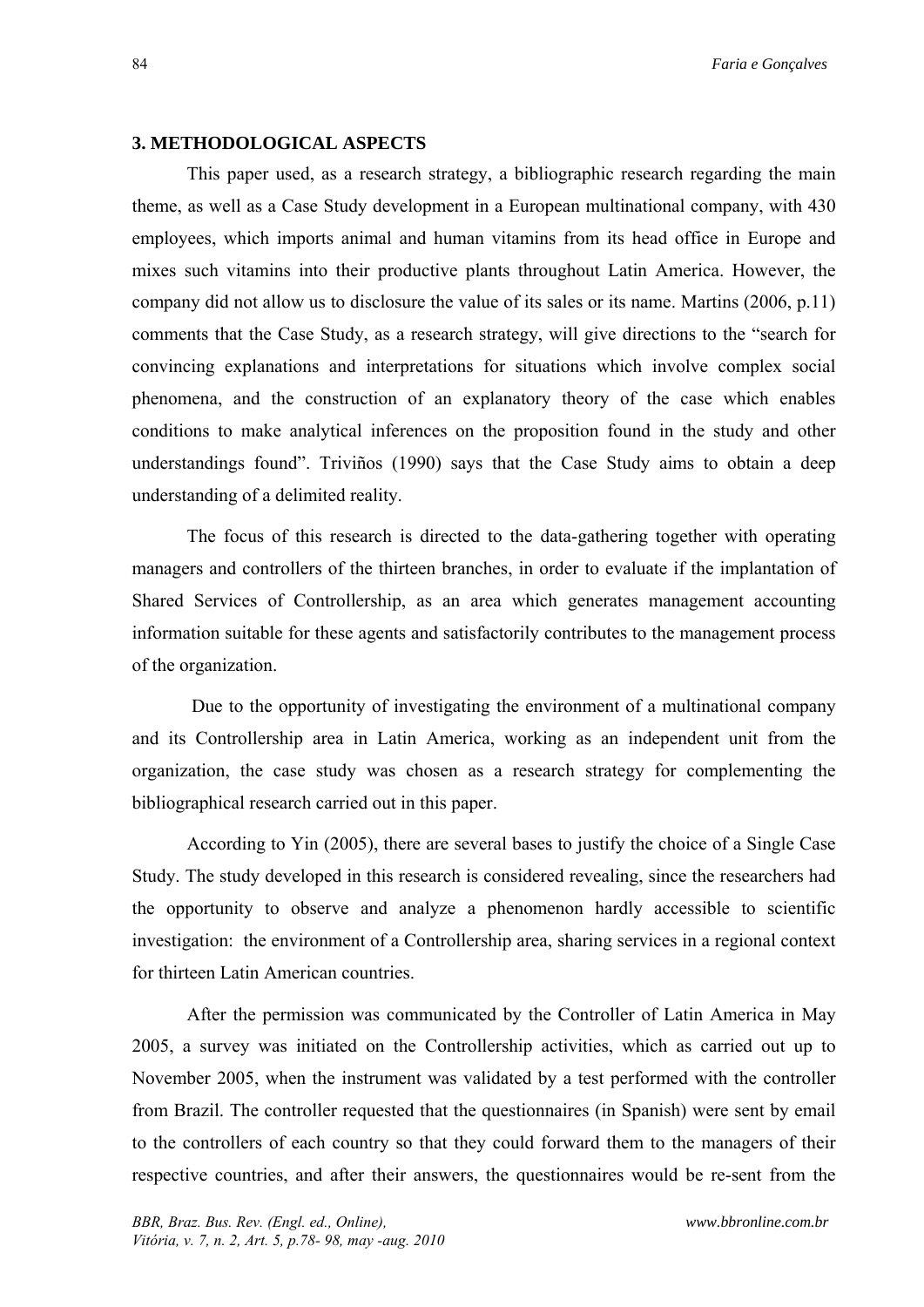controllers to the researchers by email. Even by applying a reliable method, this is the limitation of the research, since the researched persons separately answered (self response) the questionnaires, with no direct contact with the researchers in Brazil.

In addition to the questionnaires developed based on the bibliographical research, even though the local controllers answered 12 closed questions and managers nine, there was an open space so that each respondent commented on their needs of information, in order to optimize the decisions of each area.

## **4. CASE STUDY: SHARED SERVICES (SS) OF CONTROLLERSHIP FOR LATIN AMERICA (LA)**

The studied company has several branches throughout the world. It has its own research centers, productive plants, sales teams and distribution networks located in several countries of the world, aiming to meet the needs of human and animal nutrition, pharmaceutical and cosmetic industries with high-quality vitamins. In São Paulo, Brazil, there is one of the thirteen branches in Latin America; the other twelve branches are spread throughout LA: Argentina, Chile, Colombia, Costa Rica, Ecuador, Guatemala, Honduras, Mexico, Panama, Peru, Uruguay and Venezuela.

This company has several SS areas, such as: Logistics, Controllership, Human Resources and Information Technology, among others. This paper was delimited to analyze the SS activities of the Controllership Area located in Brazil, which executes monthly closing activities and reports monthly, quarterly and annual management accounting reports, both for the countries of the referred region (for evaluation by local controllers and managers of each country) and the head office in Switzerland. This area was created aiming to minimize the costs in information generation and the standardization of information in the LA region.

There is a regional controller who, for the activities of the Controllership Area - SS, is supported by three supervisors; all of whom are physically allocated in Brazil and perform the control of the thirteen branches. The Controller directly answers to the Director of the region who is also in Brazil and is responsible for the Financial area of the region. In addition to the regional controller, in this structure, there is a direct person in charge for each country who is not physically in Brazil, that is, a local controller, who performs the intermediation of the works carried out by the SS area and his country.

In the local Controllership area of each country, there are fiscal, legal and some management activities, as well as the planning activity, which is revised by the regional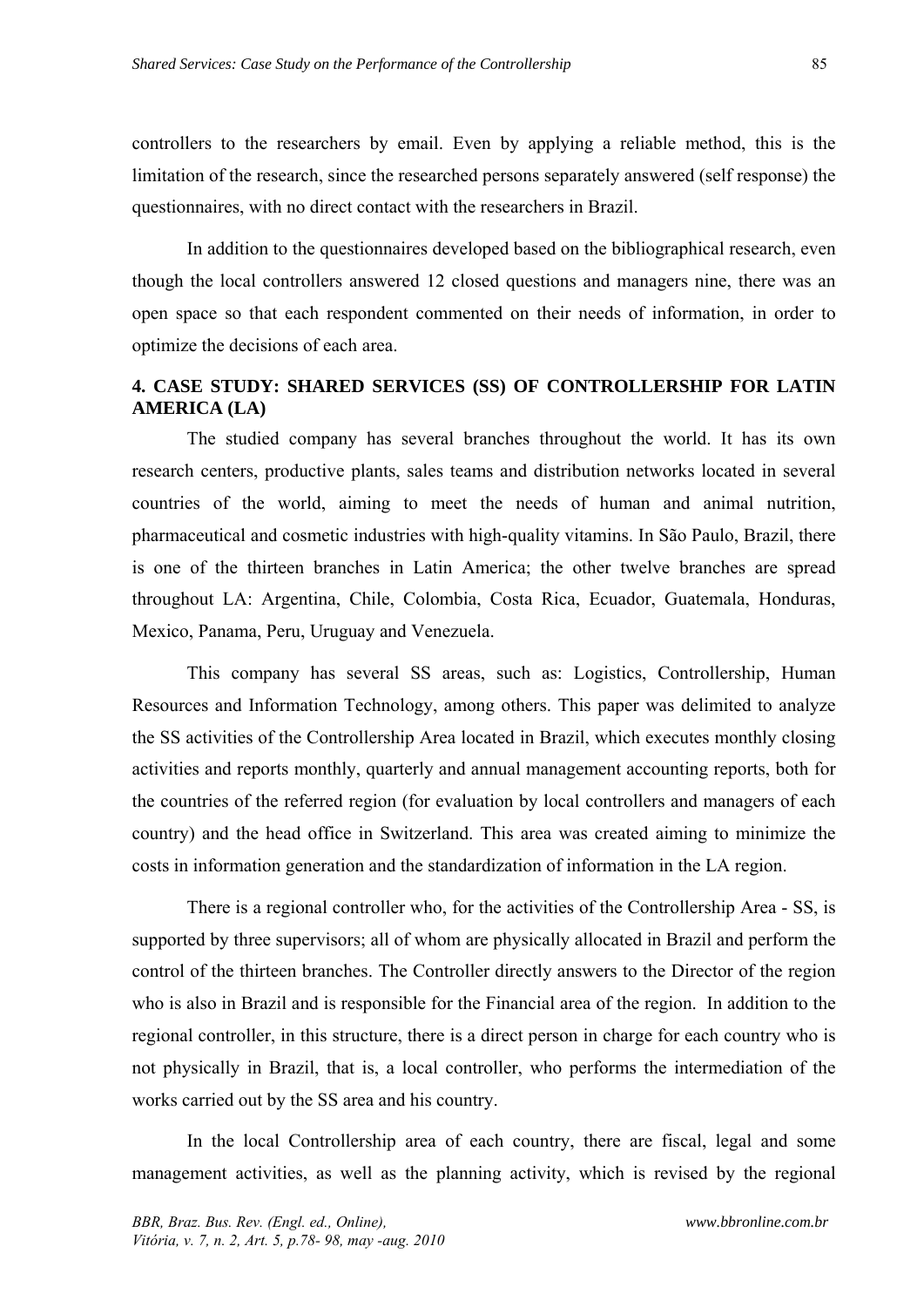controller (Brazil). He only concludes a planning if it is within the requests originated from the head office in Switzerland.

There are nine controllers and each of them does not necessarily answer to a single country of the region. The Controller I is responsible for the economic and financial management of Costa Rica, Guatemala, Honduras and Panama; II is responsible for Mexico; III, for Colombia; IV, for Ecuador; V, for Peru; VI, for Venezuela; VII, for Brazil; VIII, for Chile; and the Controller IX is responsible for the managements of Argentina and Uruguay. These local controllers are subordinate to the regional Controller (Brazil).

The company has technological resources which are appropriate for the communication between the constituent countries of the region, as well as a strong power of negotiation of its products and services in the market. This is mainly due to the utilization of extremely advanced technologies, as well as modern telecommunication systems, videoconference devices, telephonic conference equipment, and Internet access, which facilitates the communication between several countries, enabling them to compete in a globalized world. By means of integrated systems, such as SAP R/3, which were implanted in the said corporation, it is possible to seek information and transmit it from a country to other countries of the region.

In addition to the integrated systems, there are other information technology tools which make the physical (of products and goods) and service flows more efficient, in which, for instance, materials which are manufactured in Europe can be taken to Latin America or any other region of the world, being soon transformed into new products. Thanks to the technology installed, it is possible that a message written in Brazil is read within minutes in Europe or vice-versa. In addition to the technologies, that environment contemplates highly qualified professionals who know informatics, speak several languages and constantly search for professional improvement.

### **4.1 Research with managers**

The company's population is composed of 35 operating managers, located in said thirteen countries. From this population, thirty-one questionnaires were sent to operating managers (managers and directors) of the vitamin company, in Latin America. The other four managers did not receive questionnaires, either because they were moving out for Switzerland or they were not found in all two attempts to send the questionnaires. From the 31 questionnaires sent, self responses from 22 managers were obtained, which represents 71% of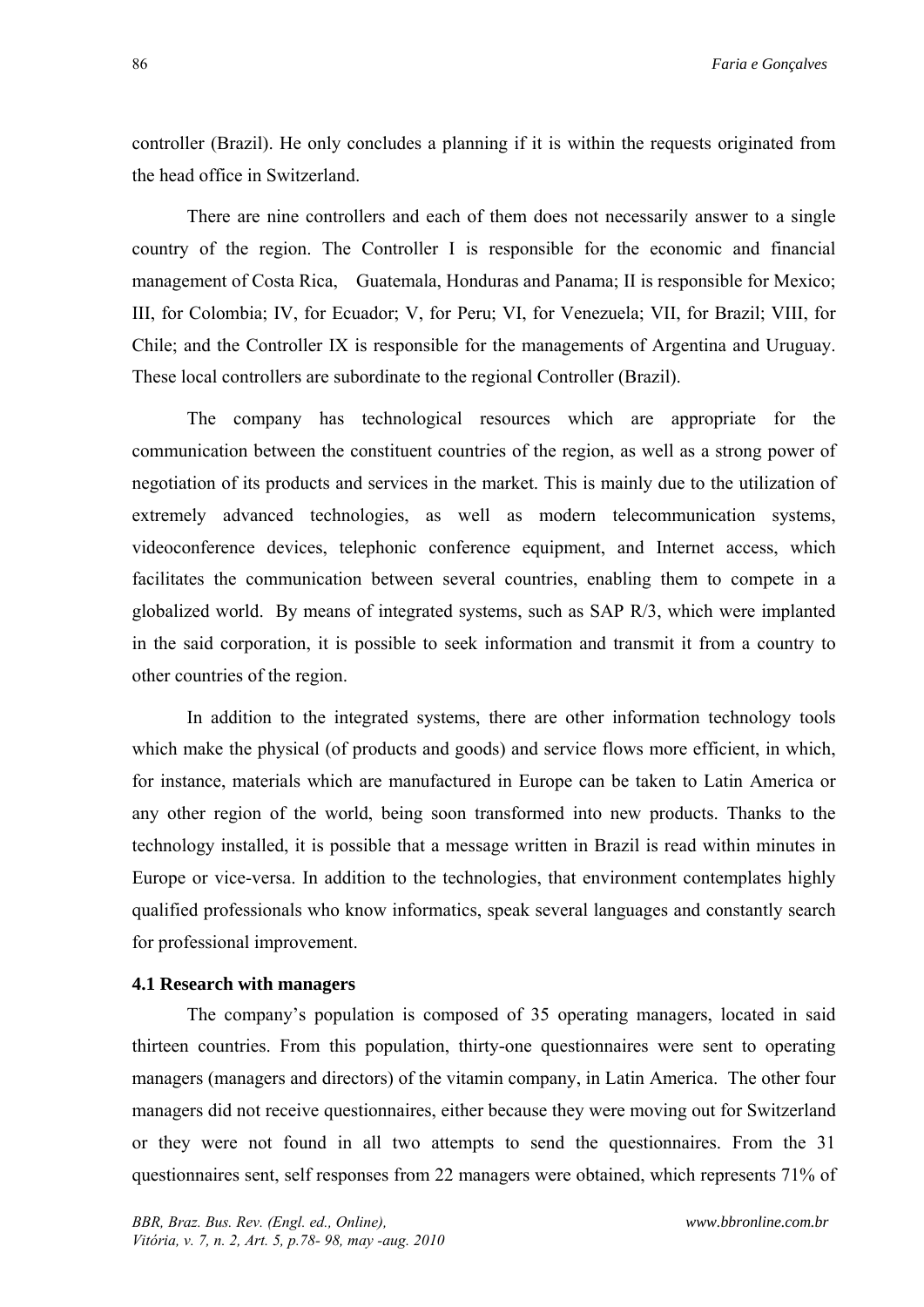the questionnaires sent. The respondents are from the following countries: Brazil (36%), Central America (14%), Chile (14%), Colombia (9%), Ecuador (4.5%), Mexico (9%), Peru (9%), and Venezuela (4.5%).

The participating areas were: Purchases, Sales, Production, Logistics, Marketing, Production, Technical Commercial, Nutrition, and Business areas. And the participants have the following functions: Purchases, Sales, Industrial, Production, Technical, Logistics, Market Analysis, and Area managers, as well as Sales, General, and Technical directors.

It was found which reports prepared by Controllership - SS Area in Brazil had been received by local managers of the region, which means of communication, and in which frequency they received such information. It was possible to see that all reports prepared by the SS Area are received by managers from Latin America; however, the most received ones are the reports of Inventory Turnover, Up to Date (CDI) and Control of Production Costs – Mixing Costs, followed by the Receipt Time Limit of Receivables (DSO).

One of the less received reports is the Balance one (a report with the Balance Sheet accounts). Perhaps, this information the way it is presented has higher validity for professionals directly connected to the Financial Department than to operating managers; these should change their habits, because they need to know the impacts of their decisions on the property of their area and company as a whole.

It was found that the managers receive such reports in paper or by the intranet, but the most used means of communication for the most frequently received reports is by email. That is explained by the fact that, in most cases, local controllers search such information in the intranet and forward them by email for managers located in their respective countries. Regarding the receipt frequency of such information, the monthly frequency was the main one. If such information were quarterly or annually received, they would possibly make the local management actions non-feasible.

In another question, the satisfaction or dissatisfaction of managers was mentioned regarding the received reports to be used in the decision-making process. The highest response frequency was "satisfied", with 68%; secondly, "very satisfied", which corresponds to 23%; the "not much satisfied" with the information or reports received for analysis or decision-making corresponds to 9%; and among the respondents, there was not any manifestation of dissatisfaction. The managers mentioned above point out, as a fault, the attention of the area regarding the support to production needs; including regarding the non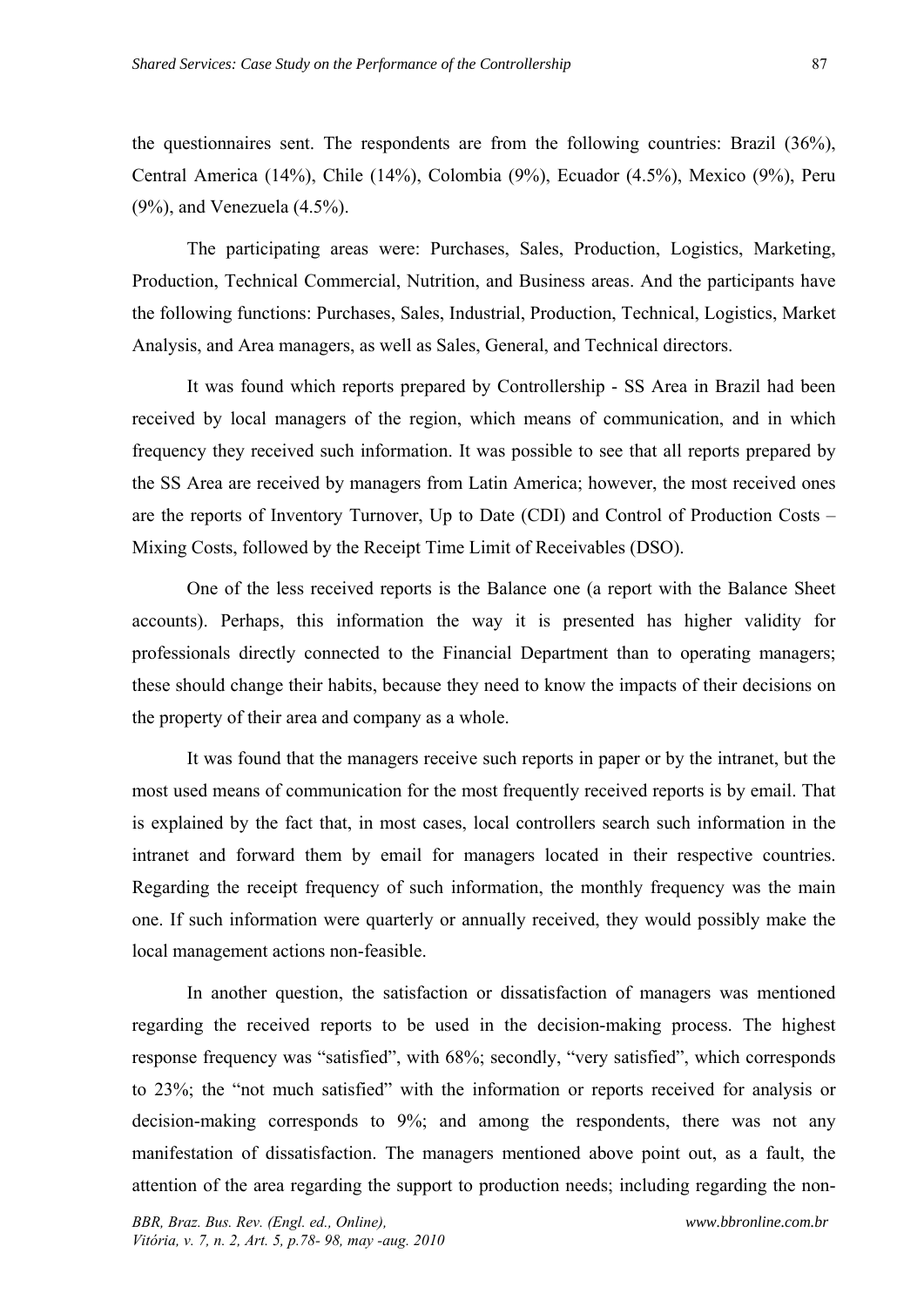receiving of reports which are prepared by the Controllership - SS Area, but which do not reach their hands for analysis and respective decisions.

A means of intermediation of such information is the local controller himself. There can be a communication failure between the SS – Controllership (Brazil) and the local Controllership, a renunciation regarding the receipt of such information by the local controller or an omission of SS information to the respective manager. The satisfaction rate pointed out by most of the responding managers shows that the Controllership Area - SS - SS can, with the reports mentioned above, meet most managers' needs. The information is relevant, opportune, useful and with proper quality, taking into account that managers would appreciate if the main points of this information were highlighted.

However, according to the open answers on the reason for the satisfaction or dissatisfaction, some managers commented that they do not always receive the information in the way they would need to, being necessary, in some cases, more details; and, when this is necessary, the response time is not always ideal. The ones who are very satisfied with the received reports/information for the decision-making, reported that the information is opportune and appropriate and that it is possible to make decisions from the received reports.

Another issue aimed to identify if, in addition to the reports received from the Controllership Area - SS, there were others which were sent or made available by other areas for decision-making; as well as the issuing area, means of communication and frequency should be pointed out. The following information were obtained: 45% of those interviewed do not receive reports from other areas, in addition to the Controllership Area - SS, for the decision-making; and 55% of them, involving the following countries: Brazil, Central America, Chile, Mexico and Venezuela said that they did and pointed out the following aforementioned reports: Import status (Position of the inventory in transit); CPR (Sales performance by customer); GP1 (Gross margin of the imported product); DSO; CDI; Budget Control (Follow-up of the variations between reality and what was budgeted); Business Review (Economic and financial map of the business); Sales by Customers; and Economic and Financial reports.

From the reports indicated as received of other areas, it is possible to identify that CDI and DSO are reports which are prepared by the Controllership Area - SS from Latin America; however, the ones received by managers are provided with more details (reports by products and by customers). The local Financial area of each country is the most monthly issuing area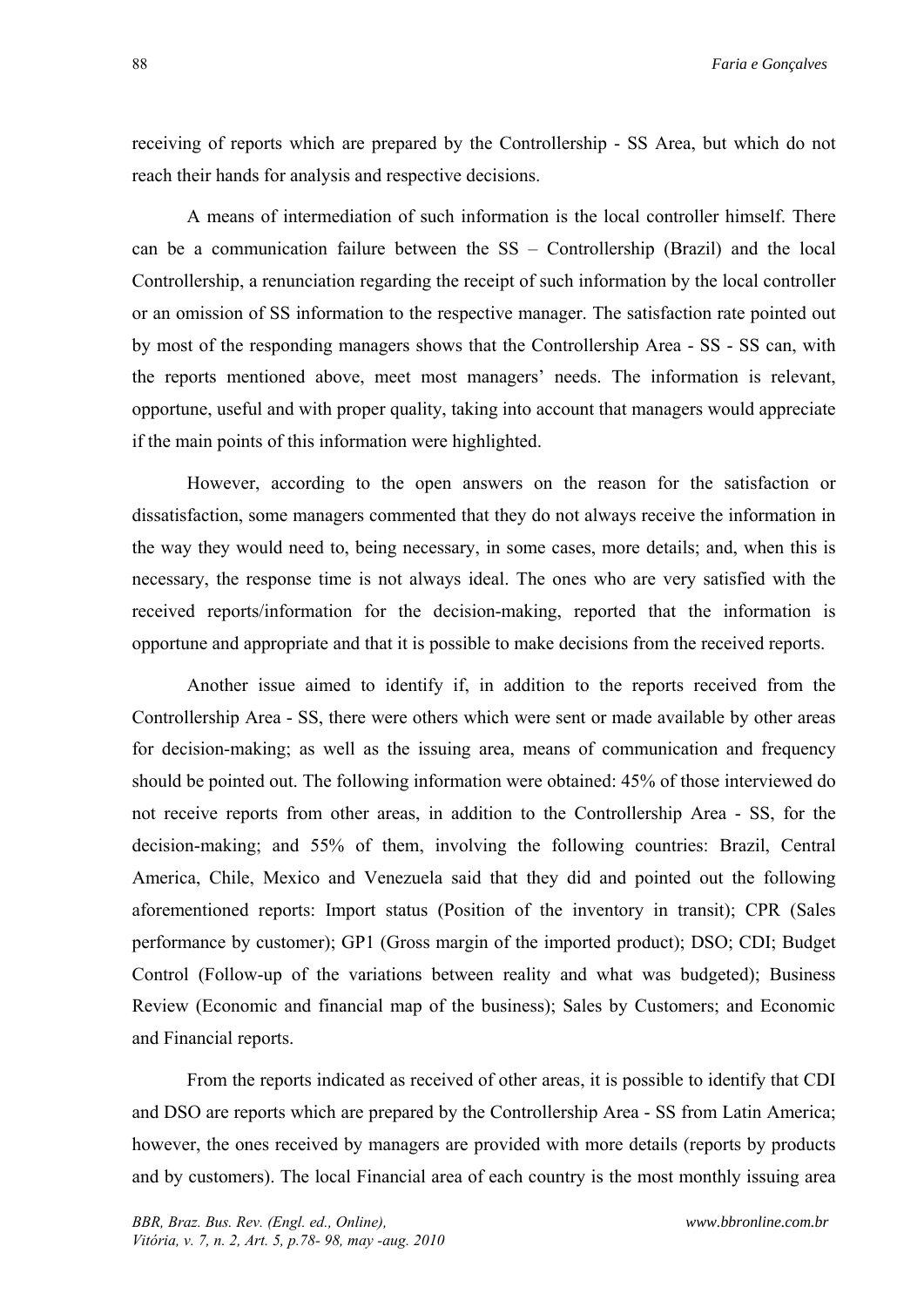of such information (CDI, DSO, Budget Control, Production and Sales by Customer, Nonconforming Material, Extra Time, Freight Performance, Process Capacity and Storage Losses), then it is the head office in Kaiseraugst - Switzerland (CRP, GP1, Currency Evolution and Import Statistics). Most of those reports is issued monthly and received by email. In another issue, it was checked if the area itself needed to generate some other type of report which it does not receive from other areas.

The result obtained was that 64% of the interviewed people did not generate any other type of additional report in their areas for decision-making of the respective managers, who believed to receive more information than it was possible to analyze. Perhaps, the information should be highlighted in the most relevant points for the respective managers. That rate is followed-up by an analysis pertinent to this paper which is the information and report support for analyses and decisions of business units. It is a SS task that must be well executed so that those units can focus on efforts and activities they really know.

However, it was found that, for the production area of some countries of the region, the demand for additional reports is large, developing information, such as: inventory calculation for national and international third party materials, based on the sales forecasts; size of produced batches; optimization of orders and cost reduction of analysis; more effective management reports of production control, with information on idle or lost time with corrective and preventive maintenance, lack of raw materials or other reasons; productivity versus facts that can be affecting it; reports of actual consumptions versus standard consumptions; charged freights versus paid freights; mixture reprocess cost; reliability, efficiency and quality reports, among others.

Finally, the managers were asked what reports they would like to receive to optimize the decisions of their areas; which area should generate that information, by which communication means and how frequently. It was found by their responses that some of the reports the managers need are already prepared by the Controllership Area - SS, such as: CDI, Gross Profit and Mixing Cost reports; however, it was emphasized that it would be necessary that such information had a higher level of details per product.

In other cases, it was found that some of them are not prepared by the respective area (costs by samples, no transaction of materials and expiring materials which include costs). Other information which managers would like to receive are not related to the service package supplied by the Controllership Area - SS; however, some of the information, according to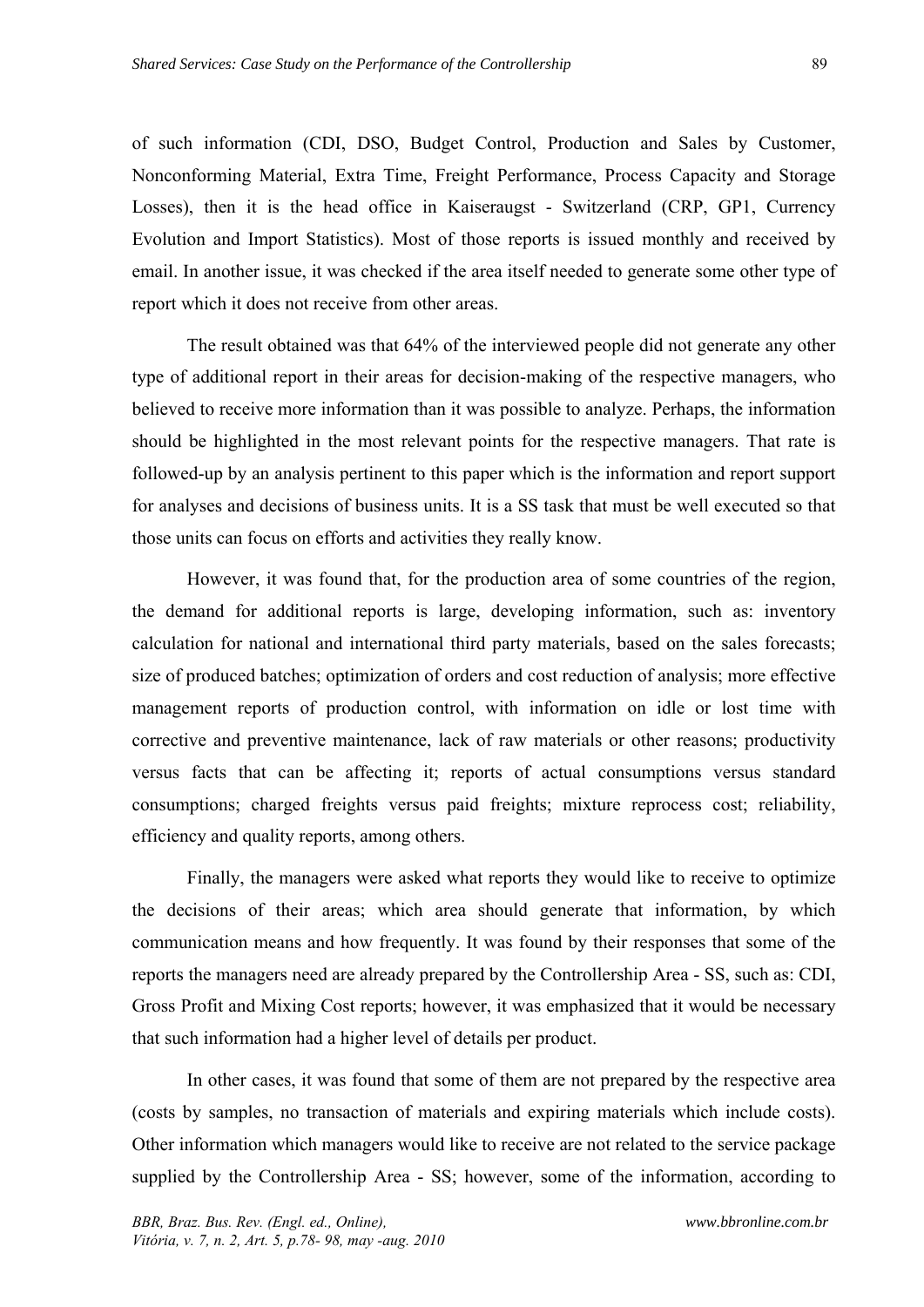direct observations carried out in the informatics area of the company, are available in the integrated system - SAP R/3, such as: Forecast versus orders (quantities); Sales Forecast; Economic Report (prepared by the Local Controllership with data collected from information arising from the Controllership Area - SS - Brazil); Expenses by cost center; and Gross Margin by market and by customer. In the opinion of the respondents, the areas responsible for the emission of such additional reports should be the following:

| <b>Issuing area</b> $(\% )$       |     |  |
|-----------------------------------|-----|--|
| Controllership (Local)            | 37% |  |
| Controllership Area - SS (Brazil) | 31% |  |
| In the operating area itself      | 12% |  |
| <b>Sales</b>                      | 12% |  |
| Production                        | 04% |  |
| Head Office                       | 04% |  |

Source: Research Data

Regarding Table 1, the 31% classified as responsibility of the Controllership Area - SS (Brazil) correspond to the managers which are not receiving current reports prepared by said area or which need more details. On the other hand, the other 69% (local Controllership, the area itself, sales, production and head office) indicated in the research are the responsibility of other areas to provide such information. It is concluded, then, that the business areas do not want to get too involved in activities of management support, although extremely important, but they consider that these activities do not aggregate values to their businesses.

 In relation to the means of communication of the reports, 58% of the researched persons answered that such information must be supplied by email, while 34% would rather have them made available over the company's Intranet; only 8% of the respondents would like to receive such information printed. Regarding the frequency for receiving such information, 81% of the interviewees want to receive them on a monthly basis.

#### **4.2 Research with Controllers**

Nine questionnaires were sent to controllers, who returned all questionnaires individually answered (self response), corresponding to 100% of the researched professionals (census). It was found that Argentina and Uruguay have a single controller who is located in Argentina. Central America countries also have a single controller and the other countries of the regions have individual controllers. The second question aimed to see how many effective employees there were in each country of the local Controllership and the following information were obtained: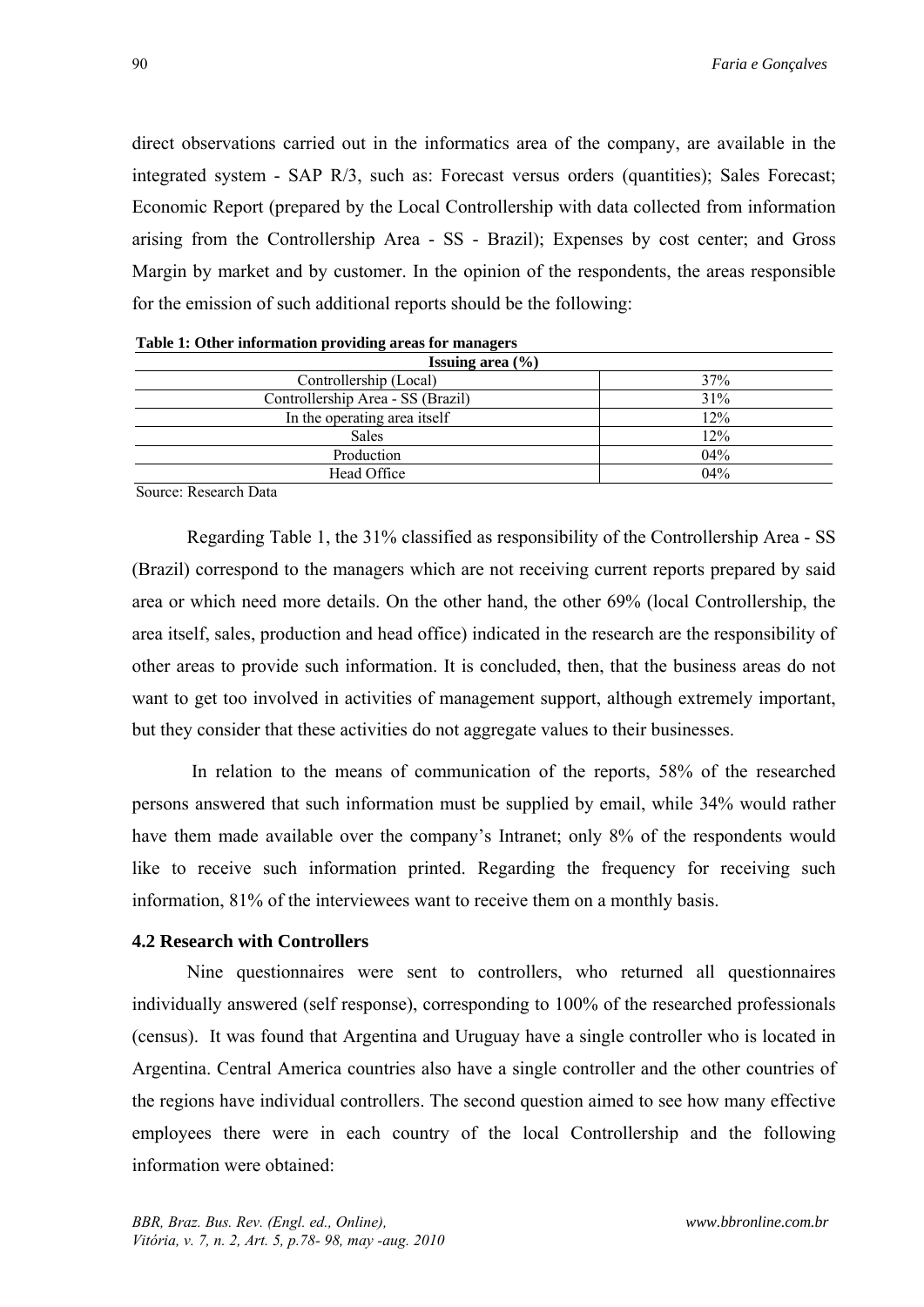| Country                | <b>Employees</b> |
|------------------------|------------------|
|                        | Quantity         |
| Argentina/Uruguay      |                  |
| <b>Brazil</b>          | 4                |
| Central America        |                  |
| Chile                  |                  |
| Colombia               |                  |
| Ecuador                |                  |
| Mexico                 |                  |
| Peru                   |                  |
| Venezuela              |                  |
| <b>Total Employees</b> | 35               |

 **Table 2: Effective employees of the controllership in the countries**

Source: Research Data

It is observed in Table 2 that the local Controllership areas participating this research have few employees (35), an average of 2.7 employees by country (considering the 13 countries surveyed in this research); which basically meet the tasks of the local Accountancy and tax assessment, and support the local controllers who are also contained in the presented numbers. The company should review Mexico's management, which has more employees than Brazil, which provides Shared Services to other countries. In turn, in question 3, the monthly expenses of the Controllership area in each country were researched:

| Country           | <b>Expenses</b><br>US\$ | <b>Average of country US\$</b><br>by employee |
|-------------------|-------------------------|-----------------------------------------------|
| Argentina/Uruguay | 19,000                  | 4,750                                         |
| <b>Brazil</b>     | 55,000                  | 13,750                                        |
| Central America   | 40,000                  | 13,333                                        |
| Chile             | 30,000                  | 7,500                                         |
| Colombia          | 23,000                  | 4,600                                         |
| Ecuador           | 17,000                  | 5,667                                         |
| Mexico            | 65,000                  | 9,286                                         |
| Peru              | 12,000                  | 12,000                                        |
| Venezuela         | 15,800                  | 3,950                                         |
| <b>Total</b>      | 276,800                 | 74,836                                        |

 **Table 3: Effective monthly expenses of the controllership by country** 

Source: Research Data

We can see that Brazil is the country with the highest expense in the region, in relation to the quantity of employees; which can be explained by the fact that the country carries out cost assessments and analyses internally, but the provision of Accountancy SS is outsourced, which represents 36% of said expense. The country with fewer expenses, in relation to the total region, is Venezuela. Those values should be compared to the values charged in the external market (outsourcing), with local generation of information, over the thirteen countries.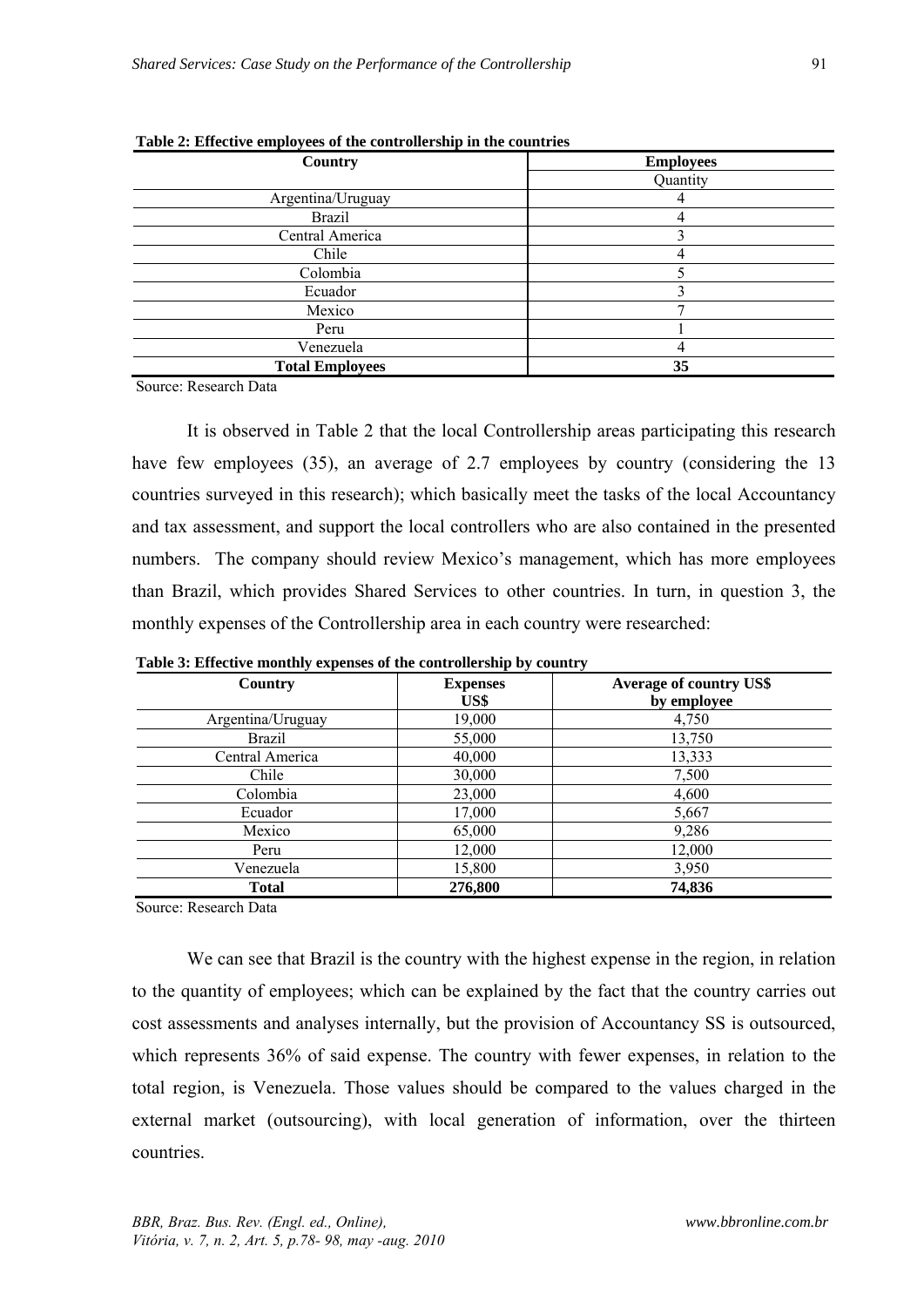In another question, it was verified which reports prepared by the Controllership Area - SS were available for the analyses of the controllers. Similarly to the answers of the managers, it was possible to see that all reports prepared by the Controllership Area - SS in Brazil are received by Latin America controllers. The most received ones are CDI reports; then, DSO and also Mixing Costs report. All controllers, with no exception, receive those three reports, which are also the most seen ones by managers.

In contrast to the result of the reports received by managers, in which the Balance report was one of the less received reports, these have a good participation in the research. This probably occurs because this report is more valid for the professionals connected to the Financial Department than for operating managers, who should change the way they think, because they have not realized the value of this report yet. The Headcount report was the less indicated as received when controllers were asked (22%), in contrast to the manager research which had a rate of 54% indicating as received.

Another issue aimed to see the way and the frequency the reports were made available. Controllers, almost unanimously, receive the reports over the intranet; 100% of the information is received on a monthly basis. The difference between the answers of the controllers to managers, regarding the means of communication, is that the professionals of the business areas are more frequently absent from their workplaces than controllers, so perhaps this makes other ways of receipt unviable.

It is known that, except for the Headcount report, the other information is 100% with local controllers on a monthly basis. We should see if the manager is not interested by the information or if it is not sent to him for analysis and decision-making. However, it must be considered that, according to the manager satisfaction research regarding the information received for their decision-making, 23% are very satisfied, 68% are satisfied and only 9% are dissatisfied. In another question, their satisfaction or dissatisfaction regarding the received reports for analysis and decision making was asked. The highest response frequency was "satisfied", with 89%; secondly, "very satisfied", which corresponds to 11%; there was not manifestation of low satisfaction.

It was found that, in addition to the reports received from the Controllership Area - SS, there were other reports sent or made available by other areas for the decision-making of local managers, being the following responses obtained: 11% of the interviewees do not receive reports of other areas, in addition to the Controllership Area - SS, for decision-making of local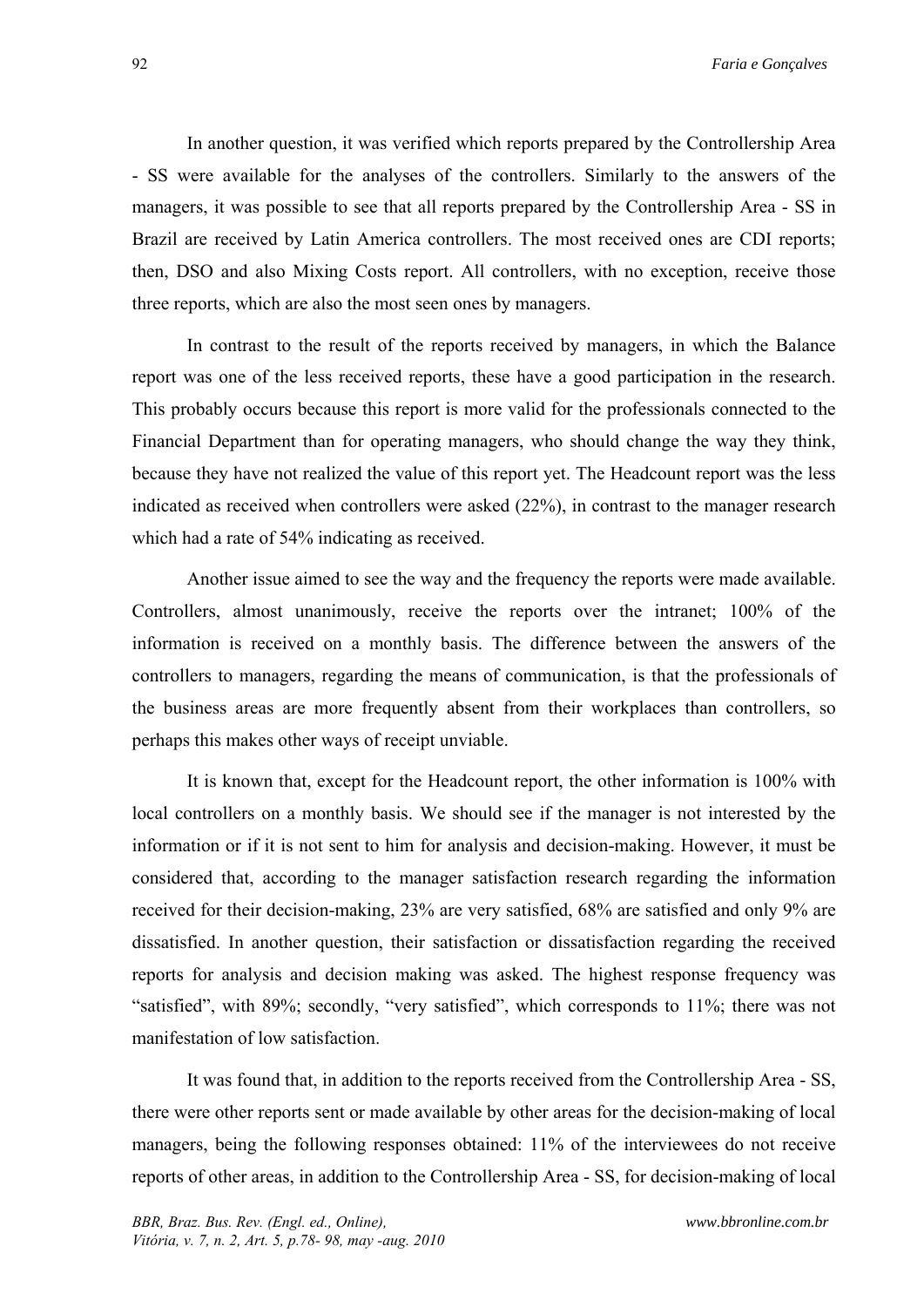managers and 89% of the interviewees said that the local Controllership has the need of generating other reports for the decision-making of local managers.

A space was open so that controllers could inform which type of information was generated by each one of the reports mentioned above. There are particularities in some countries and, for some managers, local information is required and with more details for analysis and decision-making. From the above-mentioned reports, an analysis for a potential agreement of the Controllership Area - SS would be relevant together with its internal clients, in which such reports could be managed by that area.

It was also asked about what type of information the local controller would like to receive from the Controllership Area - SS, located in Brazil, aiming to meet the needs of local managers, and the following answers were obtained: Argentina: Comparison of the evolution of operating expenses; Chile: Report by cost center, with accumulated expenses and available budget, compared to the same period of the year before and the achieved percentage; Colombia: Cost Report in the local currency, used plant capacity, inventory report adjusted by inflation, Gross profit by product in the local currency and dollar; Ecuador: Production Cost Report; Peru: Cost by product report; and Mexico: Cost by product Report and Gross Profit by product.

It is found that, although the satisfaction level of controllers is 89%, there are still some information needs which are not met by the SS Area. Much of the information the controllers would like to receive for the decision-making of local managers demand a higher level of details by products, in relation to the Gross Profit, CDI and Cost-by-product reports. Another mentioned need is regarding the used plant capacity report; however, the SS Area elaborates such information by means of Production Capacity. Only 33% of the executives of the region receive the said report, and that leads to realizing that such information must be restricted to some countries, or that they were not previously negotiated with the supplying area.

The controllers were asked if they find interesting to have a Controllership Area providing SS for Latin American branches and 100% of the interviewees justified their positive answers as due to the effective reduction in expenses. The experience sharing generates higher efficiency by means of standardized processes and buys time for analysis and decision-making. In addition, it improves the communication process, obtains an overview of Latin America and makes the information similar in an integrated manner, by means of ERP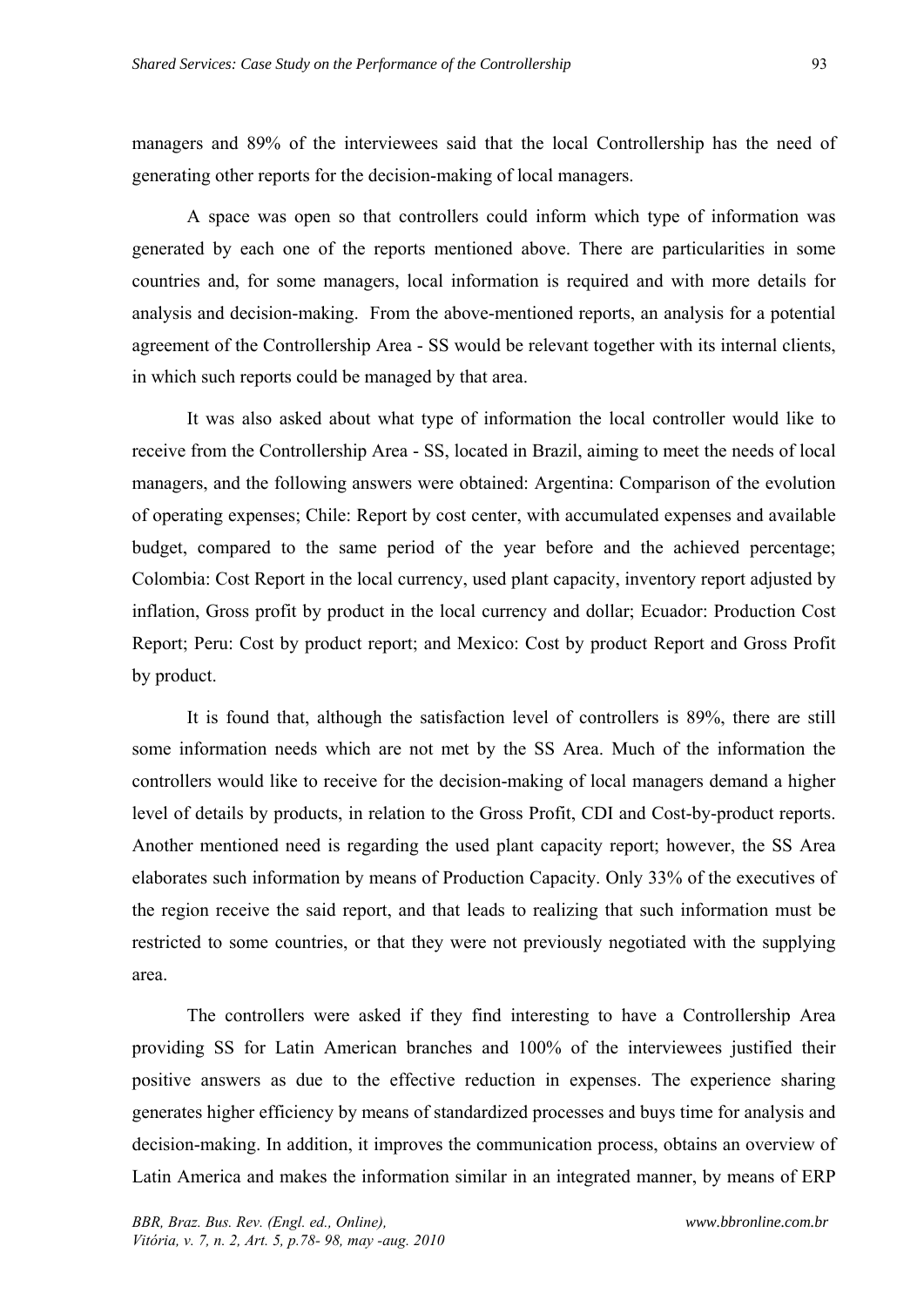(in this case, SAP R3). However, a difficulty that arises from it is the fact that the generated information is standardized for all and, when specific (local) reports are required, there is a personnel limitation to provide such information, as well as time limitation.

It was also checked if the controllers believed that the information generated by the Controllership Area - SS should be generated by the local Controllership. The following answers were obtained: 67% of the interviewees answered no, that the information generated by the SS area should not be generated locally by the Controllership area. However, 33% remained undecided.

It can be seen that both managers and controllers consider that there is elimination of task duplicities, resource economy, and activity standardization and that generating this information by means of reports does not aggregate value to their business. However, they make it clear that many reports, for meeting governmental issues, should not be provided by the SS Area, requiring a higher participation of the local Controllership in the SS processes and activities.

## **5. CONCLUSIONS AND RECOMMENDATIONS**

Many large national and multinational companies operate with Shared Services (SS). In these, several areas can operate in a SS environment, as it is the case of the Controllership Area - SS located in Brazil, covered in this paper. It was possible to see that, according to what it is described in the theoretical basis and in the case study, SS present a series of advantages and disadvantages in their operationalization; however, this new area aims to satisfy its customers and aggregate values to the company, with the benefit of even generating economies of scale which minimize operating costs.

The SS area, for instance, is prepared to carry out those activities denominated bureaucratic in the view of other areas of a company. Its focus is directed to the execution of support tasks, such as: standard cost calculation; monthly cost closing; report generation for the decision-making of managers; data report for the head office; among other activities. With this, the business units are free to take care of their main activities, being able to increase their focus of attention on their customers. That means that each specialist will be executing what he has the expertise to carry out, avoiding duplicity of functions and tasks. SS require highly qualified employees and, in this research, the employees of the Controllership Area - SS need, in addition to technical knowledge, learn other languages to maintain contact with professionals from the Latin America countries, as well as the head office in Switzerland. In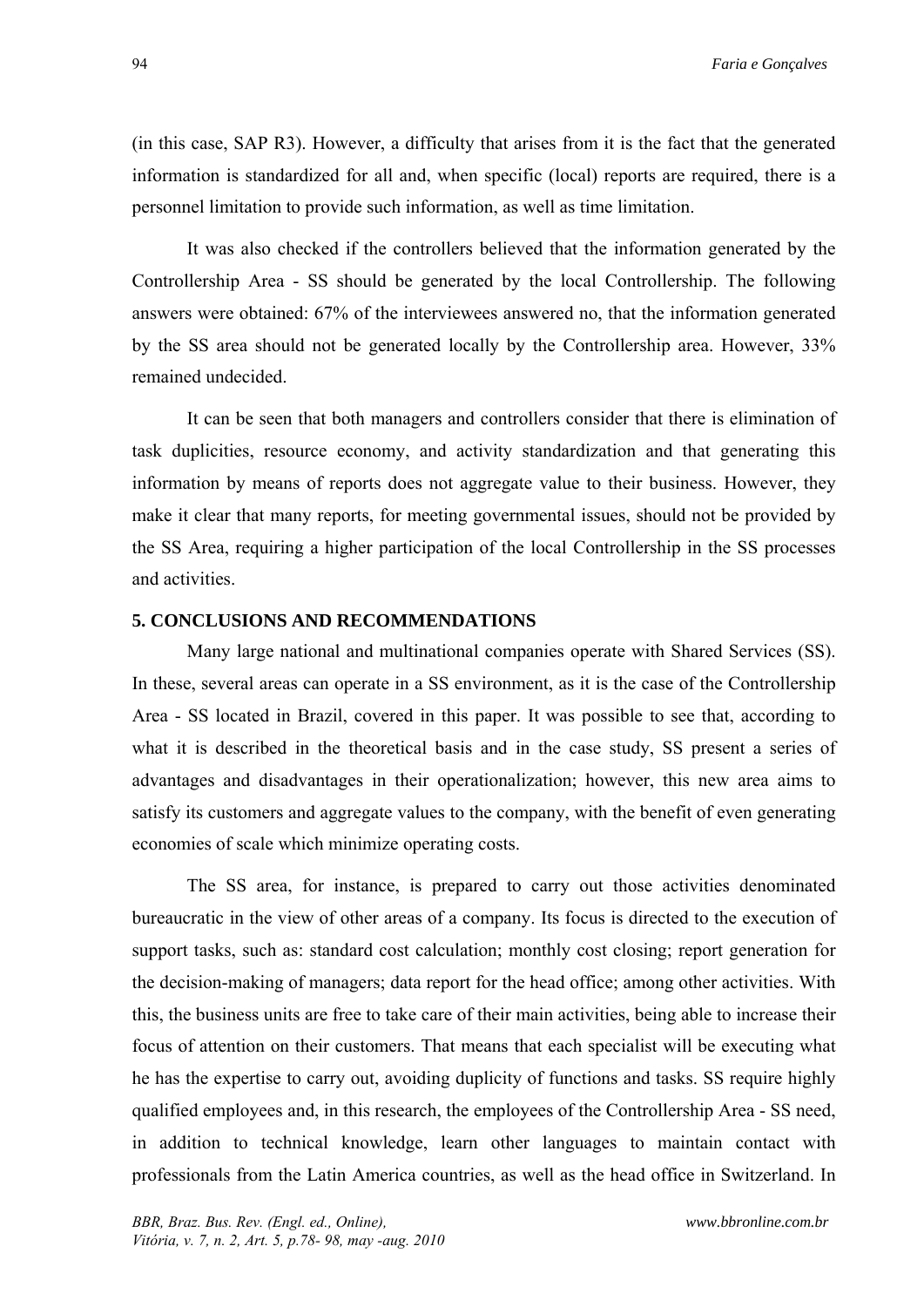addition to such qualifications by employees, the area requires advanced technology and, in the company researched, in addition to their modern information systems, the integrated system SAP R/3 is used. That is, the said vitamin company, with SS implantation, went through changes in their processes, personnel and technologies, required for living in a SS environment.

In this case study, the limitation of the research was the fact that the researched persons separately answered (self response) the questionnaires, with no direct contact with the researchers who were in Brazil. The case study results corroborate the SS proposal, which is to have a single central unit, in this case, the Controllership Area - SS, established in Brazil. This area is composed of four employees which assess costs, carry out monthly closings, report financial-economic reports to the head office in Switzerland, as well as for all thirteen countries of the region, aiming to support the decision-making of the operating managers of the company, that is, they execute standard activities for their customers.

It was found in the research that the needs of generating additional reports are different between controllers and managers. Such reports generated by controllers, in turn, are forwarded for analyses by operating managers, i.e., even if the Controllership Area - SS does not provide such information for the said managers, it is provided by the local controllers to the operating managers. However, it was found that managers and controllers would like to receive additional information and it is clear that these are specific needs by different reports for their process of analysis and decision-making.

*BBR, Braz. Bus. Rev. (Engl. ed., Online), Vitória, v. 7, n. 2, Art. 5, p.78- 98, may -aug. 2010 www.bbronline.com.br*  Even if needs of additional information arise, such internal customers demonstrate a favorable position in relation to the SS area, because there is cost minimization in such processes, exchange of experience, efficiency gain by means of standardized processes; which also results in reduction of processing time, appreciation of the available time for analysis and decision-making, standard information integrated to the company's branches, and a business overview of the Latin American region is acquired. According to what it is suggested by the bibliography researched, what needs to be done is a review of agreements between the parties so that the business can take advantage of the time that is used to develop additional information for the decision-making process.Even with the fact that 91% of the managers and 100% of the controllers (census) are satisfied with the information received, the rates of satisfaction can be improved, once 89% of the controllers have the need to generate additional reports for the decision-making of the local managers; this rate follows the need trend to receive additional and more detailed information from other areas (55% of the managers).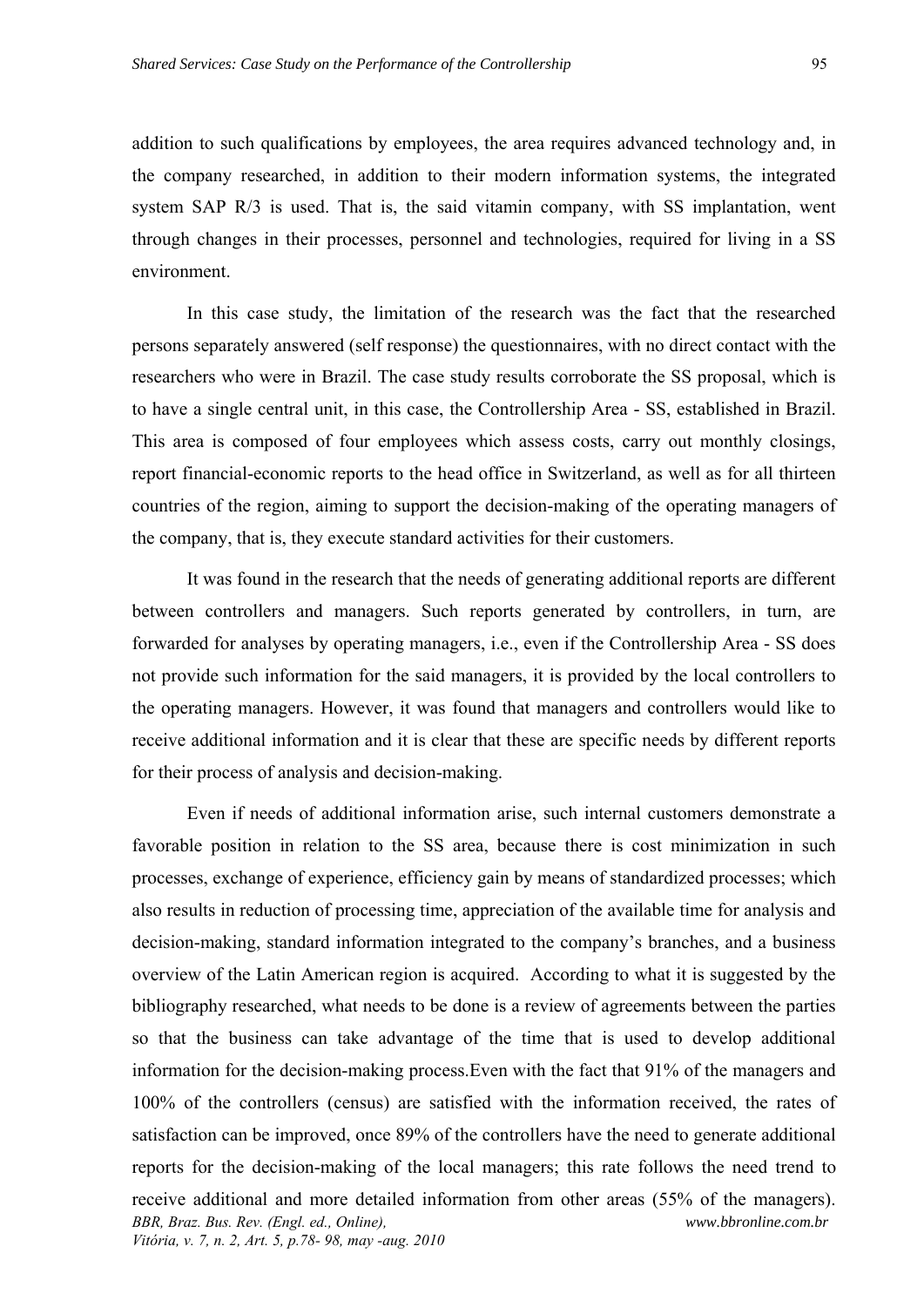However, it is worth emphasizing that SS cannot be responsible for providing all analysis information required by a company's business, once one of the proposals of such area is to provide standardized information for the businesses.

This paper is considered to have met its overall goal and answered its main question, because the implantation of Shared Services (SS) of Controllership was evaluated, as an area which generates management accounting information suitable for managers in 13 Latin American Countries to make decisions, satisfactorily contributes to the management process of the organization.

In addition, it was found that the managers and controllers of each one of the thirteen branches in LA are satisfied with the management accounting information originated from the Controllership Area - SS, considering the utility aspect and the opportunity of the said information for the decision-making.

This research had as a limitation the study of the SS implantation in a single multinational organization, which acts in thirteen Latin American countries, but it brought a report on how SS can work as an independent unit, with its own structure and resources and control of executed activities, sharing useful and opportune services with other areas in a single company or globally, considering several units in the world.

It is found that there is a wide research field on the SS topic. With no ambition to become a guide for the academic or professional areas, this paper can originate new researches on the topic in question, in other areas operating with SS, such as: Logistics, Information Technology, Human Resources, etc., in several business segments, as well as on the utilization of evaluation metrics; minimization of personnel conflicts in the implantation of SS, etc.

## **6. REFERÊNCIAS**

BAIN & COMPANY. **Centro de serviços compartilhados**: uma solução definitiva para processos administrativos. 2004. Disponível em: <http://www.bain.com/bainweb/PDFs/cms/Marketing/1003\_centros\_de\_servicos\_compartilha dos.pdf.>. Acesso em: 10 jan. 2006.

BANGEMANN, T. O. **Shared services in finance and accounting***.* Aldershot: Gower Publishing Limited, 2005.

BERGERON, B. **Essentials of shared services.** New York: John Wiley & Sons, 2003.

CRUZ, R. Para crescer, grandes empresas buscam mudanças radicais. **O Estado de São Paulo***.* Caderno Negócios, p. B12, 3 mar. 2006.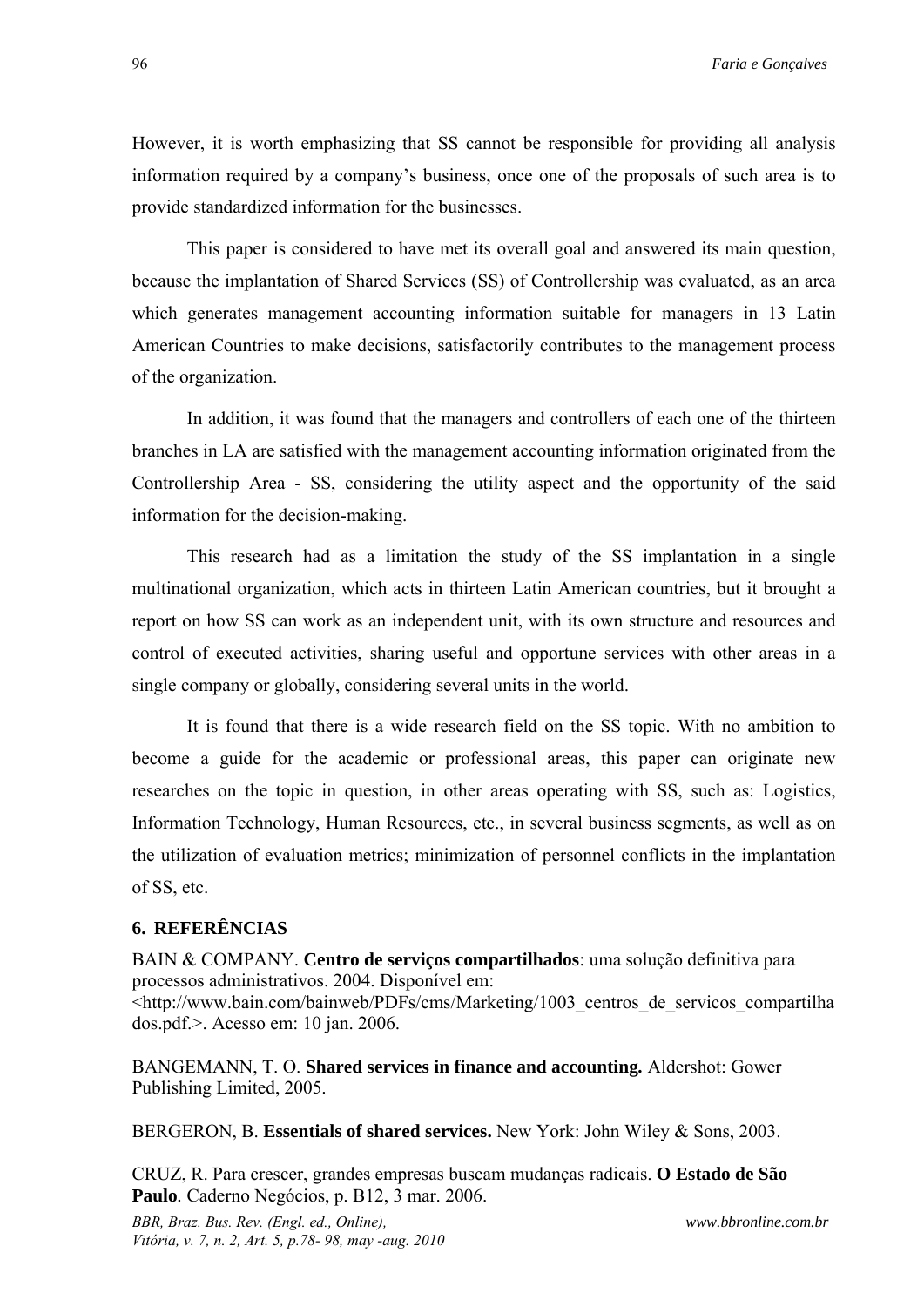DELOITTE. **Shared services handbook**: working together effectively. 2006. Czech Republic – Deloitte Touche Tohmatsu. Disponível em:

<http://www.deloitte.com/dtt/article/0,1002,cid%253D109094,00.html>. Acesso em: 13 Fev. 2007.

FORST, L. I. Shared services grows up. **Journal of Business Strategy***.* West Yorkshire, v. 22, n. 4, p. 13-15, Jul./Aug. 2001.

GIANESI, I. G. N.; CORRÊA, H. L. **Administração estratégica de serviços**: operações para a satisfação dos clientes. São Paulo: Atlas, 1994.

GRANT, G.; McKNIGHT, S.; URUTHIRAPATHY, A.; BROWN, A. Designing governance for shared services for organizations in public service. **Government Information Quarterly**. v. 24, p. 522-538, 2007.

GUNDAVELLI, V.; MOHANTY, L. A Whole new world: shared services for receivables management. **Business Credit**, Columbia, v. 106, n. 8, p. 52-55, Sep. 2004.

IMA. INSTITUTE OF MANAGEMENT ACCOUNTANTS; ANDERSEN, Arthur. Implementing shared services centers. **Statement on Management Accounting***,* Montvale, n. 5G, Feb., 2000.

JANSEEN, M.; JOHA, A. Motives for establishing shared services in public administrations. **International Journal of Information Management,** v. 26, p. 102-115, 2006.

JUSTINO, S. A. A **Prática de serviços compartilhados na área administrativo-financeira empresarial**: uma perspectiva de mudança. 245 f. 2002. Dissertação (Mestrado em Administração) - Pontifícia Universidade Católica de São Paulo, São Paulo, 2002.

KRIS, A.; MARTIN, F. Shared service centers**: delivering value from effective finance and business processes***.* Paperback Financial Time. Pennsylvania: Trans-Atlantic Publications Inc., 2003.

MARTINS, G. de A. **Estudo de caso**: uma estratégia de pesquisa. São Paulo: Atlas, 2006.

MELCHIOR JR., D. C. **Shared services**: a manager's journey. Hoboken: John Wiley & Sons, Inc, 2007.

**SHARED Services Forum**. In: NORTH WEST FORUM. Disponível em: <http://www.sharedservicesforum.org.uk/member.asp>. Acesso em: 16 maio 2008.

QUINN, B.; COOKE, R.; KRIS, A. **Shared services**: mining for corporate gold. London: Financial Times*,* 2000.

REILLY, P. A.; WILLIAMS, T. **How to get best value from HR**: the shared services option. Alsershot: Gower Publishing Limited, 2003.

S.S. WEEK. **Shared services week 2008**. Disponível em: <http://www.iqpcevents.com/ShowEvent.aspx?id=48866>. Acesso em: 12 maio 2008.